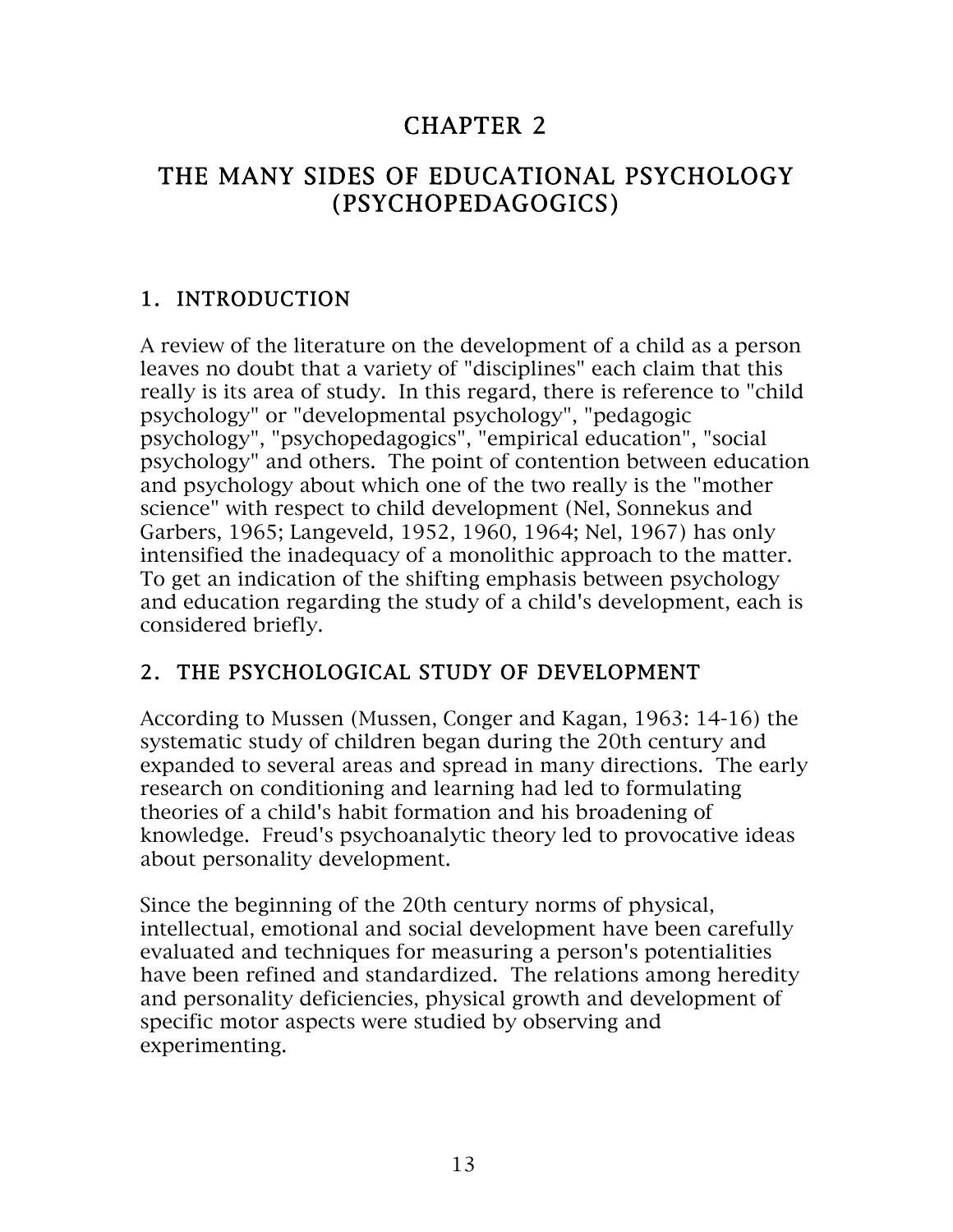A great deal of information was established about the factors determining the rate and adequacy of learning and remembering. Environmental influences as well as the effects of early deprivation, parental absence and the inadequate stimulation of cognitive functions, for example, were popular themes for empirical research.

To this day the main emphasis in child psychology is on the collection of empirical data on the child's behaviors with reference to learning, general behavioral tendencies by age, the development of psycho-motor and other skills and intelligence, differences in ways of behaving, etc. rather than on the child's personal dynamics as such.

With the above, the impression should not be created that this aspect is ignored by "child psychology" but rather it is to emphasize that there is mostly concentration on the processes or mechanisms that underlie development. The attempts in this respect are theoretical explanations of these changes.

Mussen and others (1963: 19, 20) indicate that the problems studied today are, in general, derived from particular theoretical explanations. Research projects are usually designed to test one or another theoretical matter or explanatory hypothesis without incorporating all aspects that are related to the developing child as a person, as a totality in his situation.

This fact is effectively illustrated by exploring the main themes that figure in contemporary textbooks, For example:

The prenatal period: genetic factors and development, prenatal development; the first two years: learning and development; biological changes in the first year of life; development in the second year: general physical development; motor development; intelligence and its measurement; socialization; the toddler years: motor and cognitive development, physical growth; language development; circumstances that influence language development and cognitive functioning; the preschool years: socialization in the family, sexual motivations and curiosity, aggression, fear and anxiety, external influences; puberty: intellectual-cognitive development; personality development and problems of adjustment; broadening of social environment; adolescence: physical changes, sexual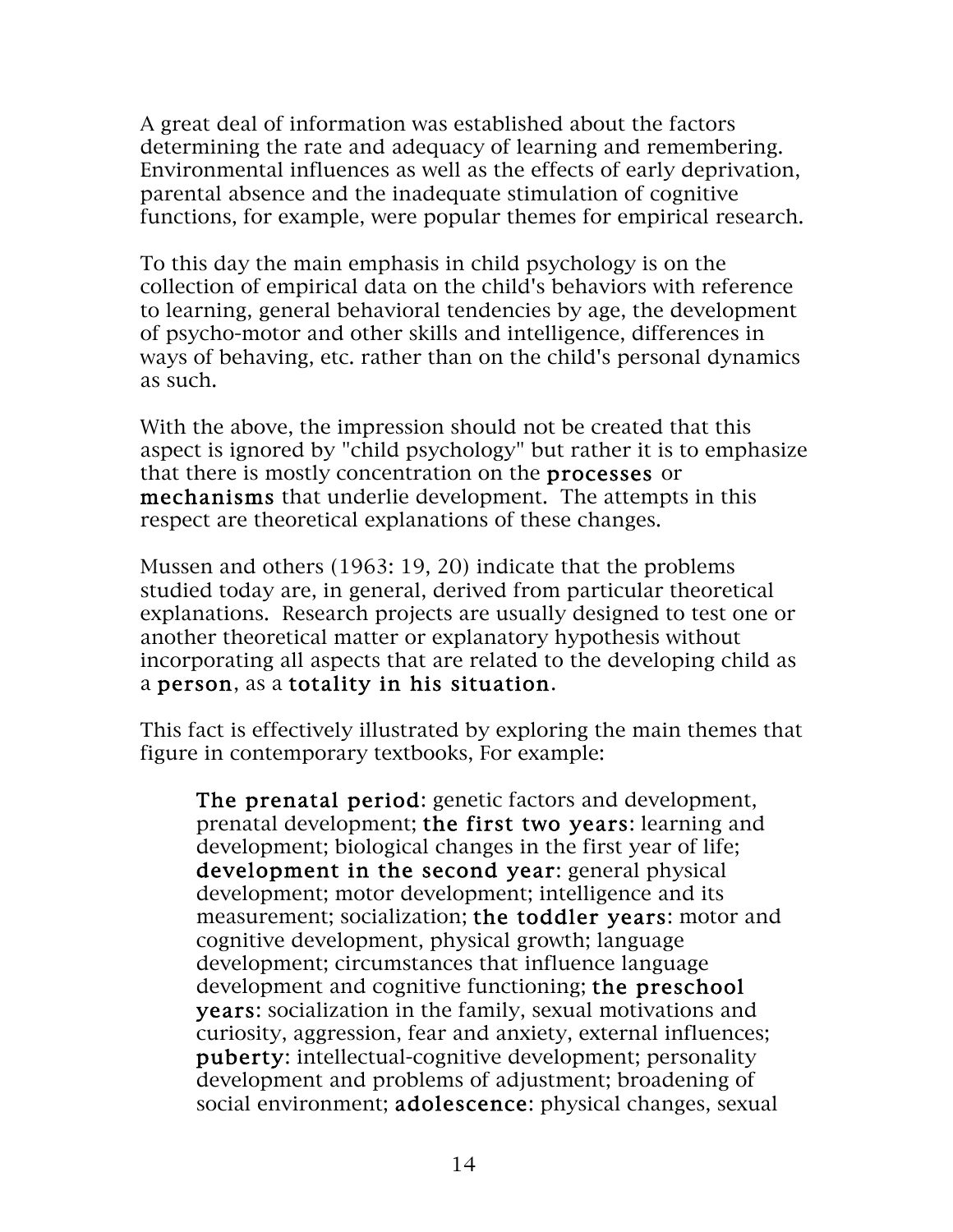and social development; ego identity, values and alienation (see Mussen et al., 1963); or

Development before and after birth; injuries; development of personal identity; self image; play, aggression and domination; cognitive aspects of play; the development of altruism; parental influence on age group behavior; Piaget's theory of cognitive development; the development of concentration and memory; social cognition; intelligence and language of apes; human language development; reading and reading problems; mathematical understanding; socialization by the school; socialization by the family; socialization by television (See Fishbein, 1984).

The above examples of current topics of educational psychology are decidedly of importance for understanding child development in so far as they represent isolated matters of the child's development. The particular significance of authentic "child psychological" research is in the fact that, in harmony with progress in other branches of psychology, it is a refinement of research techniques, experimentation and the optimal use of statistical methods to investigate particular aspects of child development.

In general, psychology views educational psychology as that discipline that especially is directed to the developing child in a school framework. The assumption is that educational psychology, with reference to learning theory, has to provide a platform of knowledge to a teacher regarding the child's physical, physiological, intellectual, personality, moral and ethical growth so that he will know how to direct the "learning process", and optimally motivate and help him "develop" (Sprinthall and Sprinthall, 1977: xiii). Therefore, it is clearly evident that contemporary textbooks on child psychology, as "educational psychology", will concentrate on themes of development such as (see Sprinthall and Sprinthall, 1977):

- \* The influence of development on behavior
- \* Physical growth and development
- \* Early experiences
- \* Cognitive growth
- \* Language development
- \* Personality development
- \* Teaching and discipline
- \* Moral education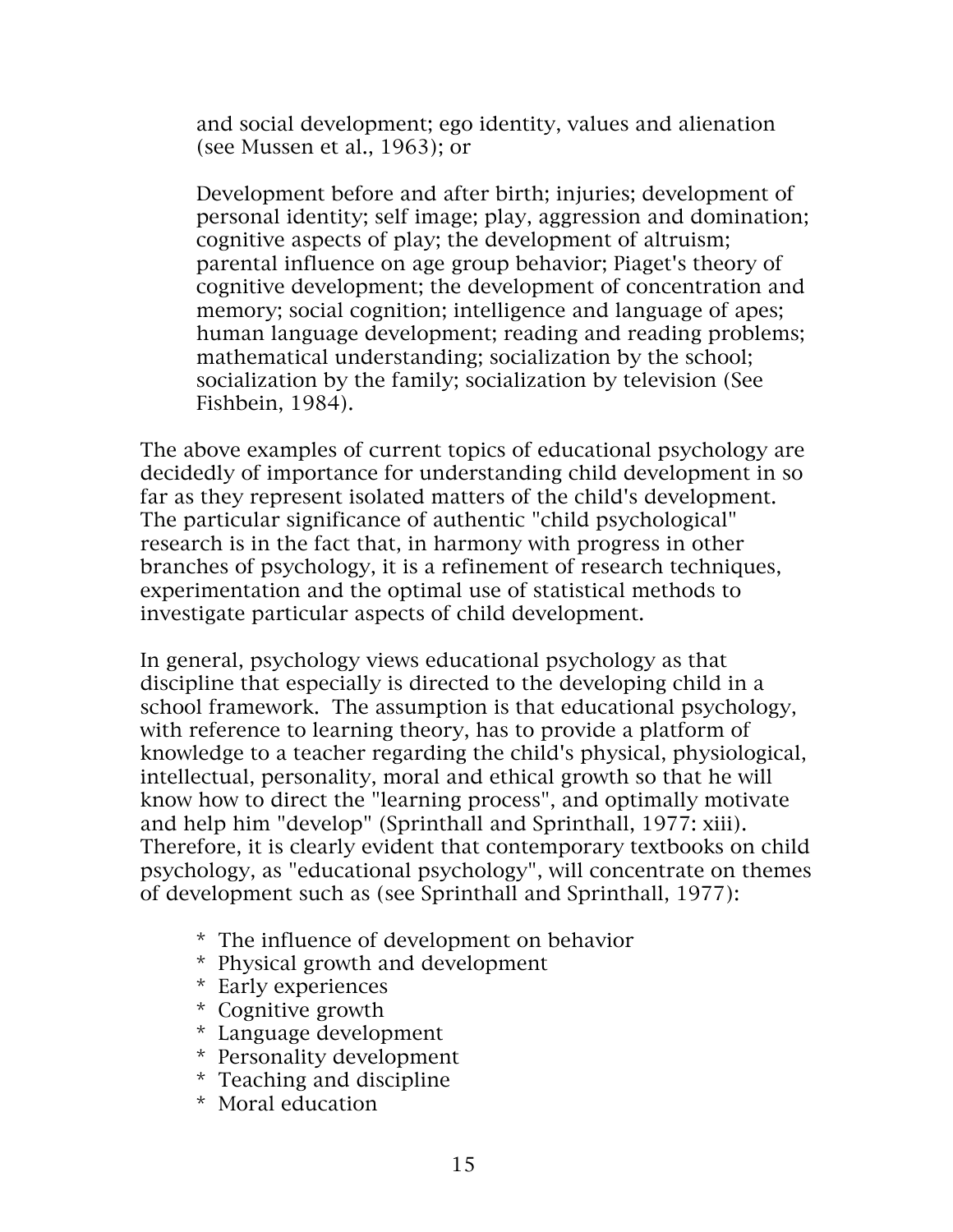- \* The learning process
- \* Contemporary learning theories
- \* Learning in the classroom
- \* Individual differences
- \* Intelligence

Sprinthall and Sprinthall, 1977: xii) indicate that educational psychology is viewed by many as a thorough course in learning theory, by others as a course in measurement procedures where students learn a command of sophisticated statistical procedures, or it might also merely be anecdotal discussions of a series of representations of classroom situations. Educational psychology is viewed as a "full-fledged discipline" in which the primary contributions of general psychology are offered in broad strokes and in such a way that they can be "understood" and "used" by a teacher. The following statement [in English] by Sprinthall and Sprinthall (1977: 117) also has an entirely valid ring: "By understanding why and how cognitive systems develop, we can avoid, on the one hand, teaching children something before they are ready to learn it, on the other hand, missing a golden opportunity by waiting to well past the most sensitive moment".

In almost all textbooks on educational psychology there are merely indirect references to a child's educative situatedness without, however, integrating this fact into a description of the development of both the child and the adult. In this regard, Langeveld says "Psychology has to describe a phenomenon that depends on particular conditions for its existence, among which is educating, however sketchy it might appear. The anthropological analysis of child life, to which the insight belongs that a child is an 'animal educandum', a being who is essentially committed to education, creates the first possibility for psychology to begin its work" (Langeveld [in Dutch], 1959: 19-20).

With this point of departure, development also is viewed from an educational perspective in the belief that "For a psychology to have lasting value for pedagogics, it has to be built up from an anthropological perspective, the basic structure of which is determined by a pedagogical axiomatic" (Langeveld [in German], 1964: 8) [i.e., the axiom that a person starts as a small being and that without educating him, he cannot become a full-fledged human being].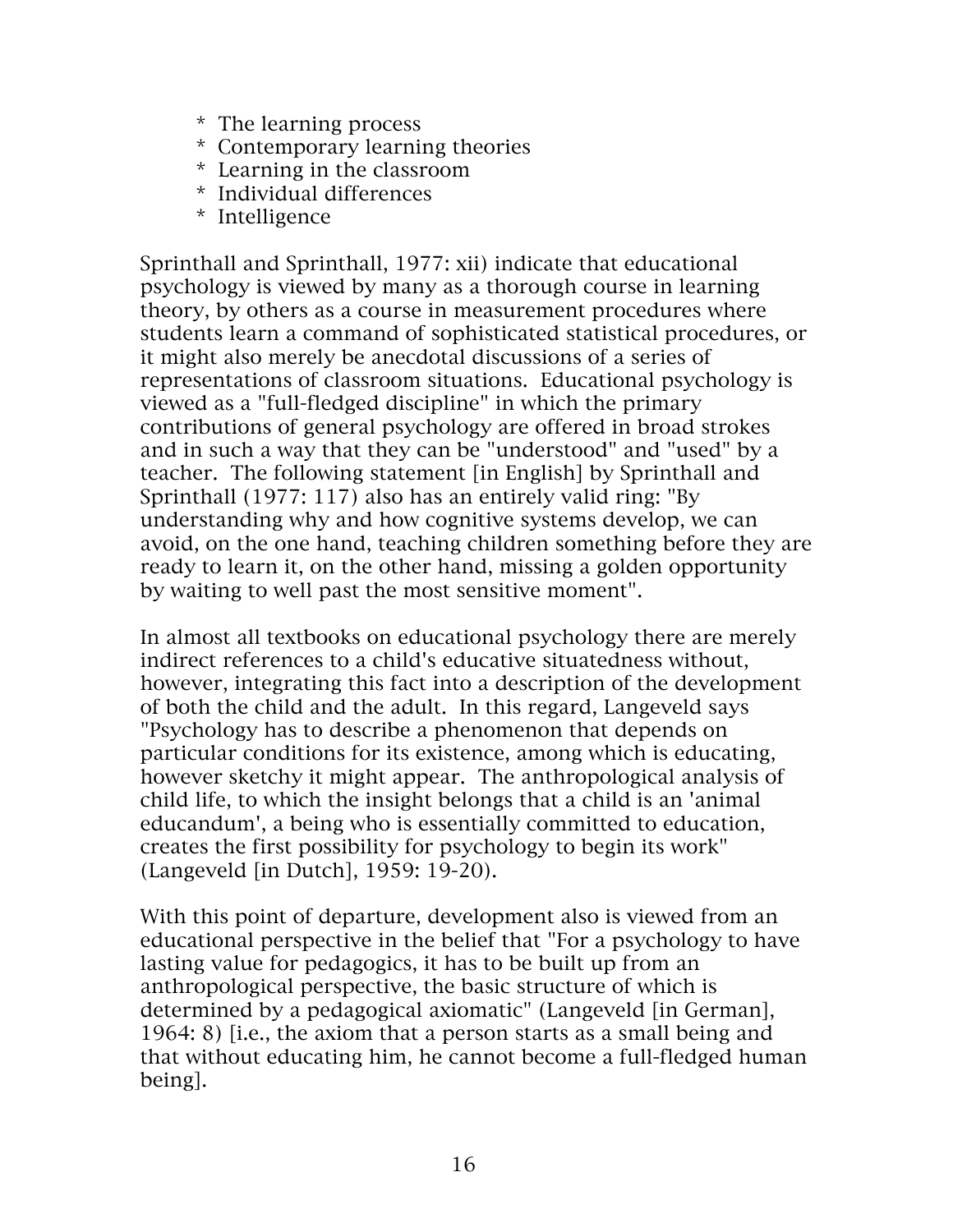Already in 1918 Aloys Fischer had stated clearly that "pedagogic psychology is the scientific investigation of the psychological aspects of education" (Hillebrand [in German], 1959: 54).

Because the "educational" component is more or less absent from current works in child development, next this will be given more detailed attention.

#### 3. THE EDUCATIONAL/PEDAGOGICAL STUDY OF DEVELOPMENT

Nel (1968: 31-32) indicates that already in 1921 Litt had rejected the notion that "educational psychology" is applied psychology and stated clearly that pedagogics has as its object a definite range of established facts of reality and it is precisely the reality of those events and achievements that form the contents of educating. Consequently, pedagogics is a theory of a practice. In addition, he showed clearly that the relationship between technology and application, which follows the model of the natural sciences, clearly does not exist in the pedagogic.

In addition, Nel (1968: 32) refers to Langeveld (1952: 231) who clearly states that in the natural sciences a direct line can be drawn between cause and effect and that this can be brought about with a particular technique. In educating such a technical means-end relationship does not arise because, on the one hand, the educator stands before a subject who possesses a particular freedom of behaving, a characteristic which is not peculiar to the "material" of a technique, so that the subject is a co-determinant of the educative event and its results, while, on the other hand, the educating is directed to a particular ideal image [of adulthood] to which the educand has to be led. This means that the technical relationship of application cannot exist in the entire domain of the objects [persons] studied by the human sciences.

In developmental psychology there usually is reference in general terms to the environment and developmental psychologists more or less are in agreement that a person's inherited potential develops or is restrained depending on the type, amount and quality of environmental influences and the stage of development when these influences affect him (Sprinthall and Sprinthall, 1977: 61). As long as a person is a child this "environment" remains an educative situation (Van Niekerk, 1982: 2). It is a fundamental [philosophical]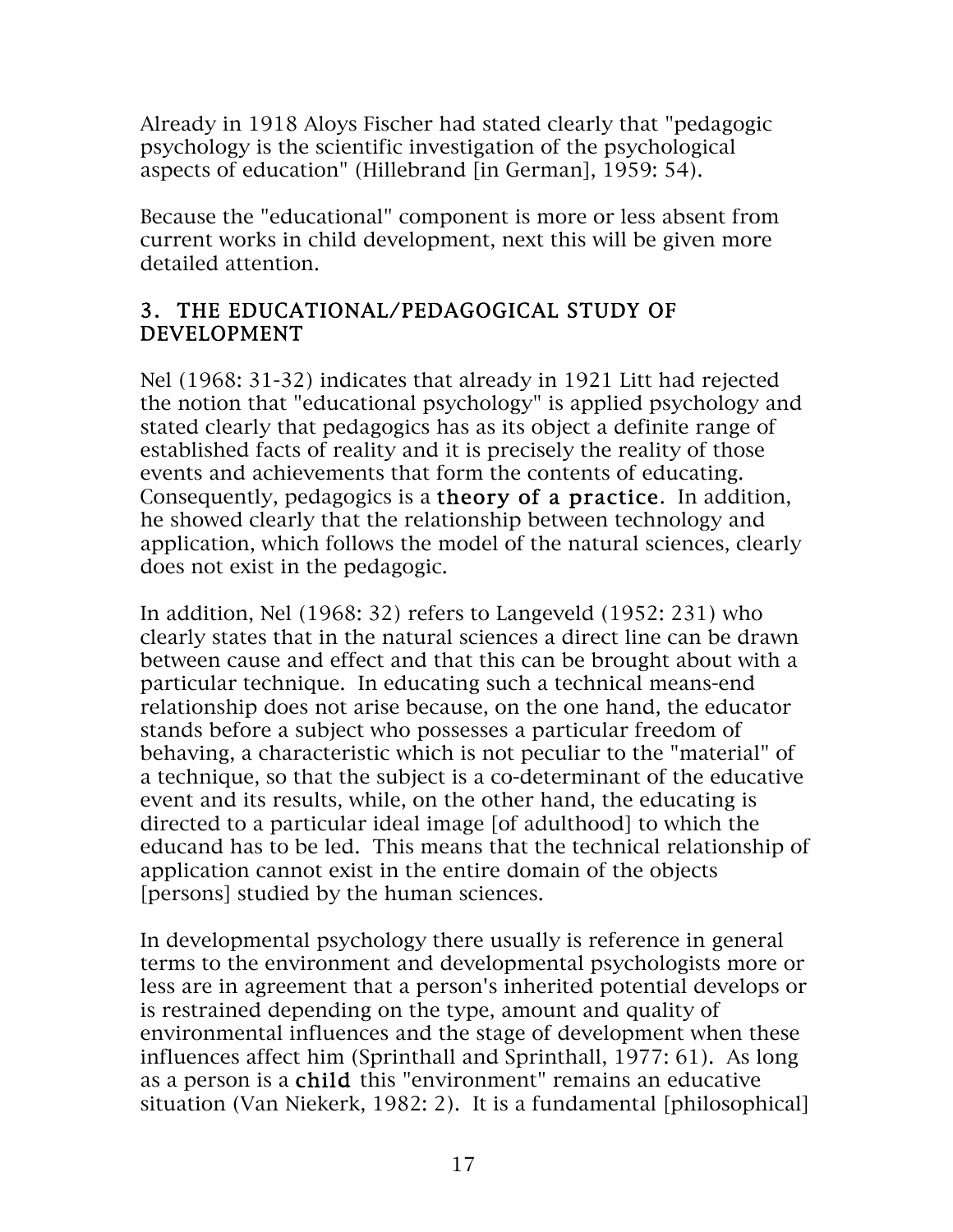anthropological fact that a person is a being who educates, is educated and is committed to education (Langeveld, 1952: 165).

To be educatively situated means to give sense and meaning to life contents. A child gives meaning to reality precisely because he wants to be someone himself (Langeveld, 1952: 17, 142). However, this does not mean that he knows how he will become and in this regard he has to be supported and guided because without the support of his educators (parents, teachers) he can never become what he ought to be as a person. Sprinthall and Sprinthall (1977: 45) say [in English] "Of all the species that inhabit the earth, the one whose growth and development is slowest is **Homo Sapiens**. The human being spends many long years in a state of physical immaturity, depending on the care and protection of others in order to survive".

In this the educator helps a child on the basis of the latter's helplessness, seeking help and support. The adult cannot eliminate a child from his life and he also feels himself to be obligated to give help and support to a child on the basis of his profound being bonded with, parental love for and feeling of responsibility for him. Just as a child cannot choose his parents, he cannot choose to have rich or poor parents, etc. or to have no parents at all, his being dependent on educators also is an onticity [a fact of being].

However, in his relationship with his parents a child is not passive but actively collaborates in establishing an authentic educative relationship in terms of which he forms value-judgments that he continually has to make about things, situations and circumstances which he encounters in life (see Nel, 1968: 26).

In light of the above, an educative situation is described as the entirety of meanings with which the adult and child have to deal. During the dynamics of educating, possibilities for acting become momentary realities when the adult and the child participate together in the event by actualizing the educative relationship, sequence, aim and activity structures which are continually interpreted by a child affectively, cognitively and normatively (Van Niekerk, 1986).

Because human existence is openness, one's primordially given developmental potentialities, however, remain only potentialities which are subject to intentional actualization. Personal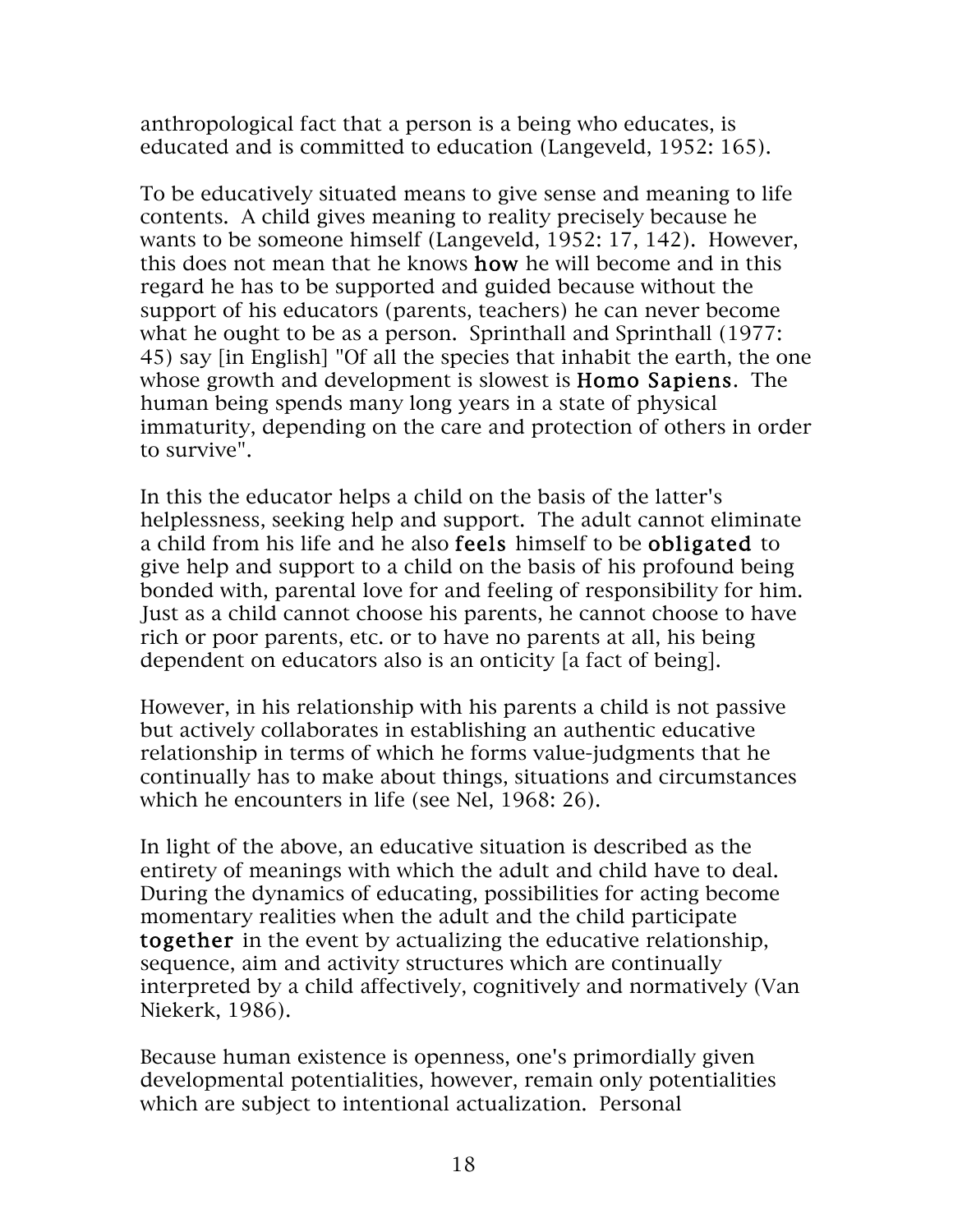development, as becoming an adult, is actualized universally by means of education.

The educative event consists of two intertwined components. From a child's side there is development. From an adult's side there is guidance by an educator who creates an optimal opportunity for the child's development, and this codetermines the dialogue entered because development is realized in relation to the world as meant and which continually presents itself to a child as structured. A child encounters all sorts of structures: spatial, temporal, formal, social and language. In his interpretation of this multiply structured world, he broadens his experiential world in terms of contents but the world also acquires a formal-functional meaning for him. This broadening of contents is connected with acquired knowledge and it is on this basis that a child formally forms himself. Gradually he learns to feel "effective", to perceive, to think, to imagine, to fantasize, to memorize and to remember which again promote the effective expansion of his knowledge and emotional disposition. Therefore, the formal aspect is simultaneously also functional: it is the possibility of being dynamically involved in a constantly changing world, and as a child develops and knows more he becomes better equipped and he "functions" better (see Kok, 1982: 194).

Kok (1982: 194) says for a child to be able to develop in his world he has to be in a position to analyze it. He has to be able to analyze the given structures such that he can understand them: the analyzed material has to be synthesized again so it can be assimilated. Development of the self-concept, creativity and freedom are possible if a person understands and accepts the already existing structures of the subjectively experienced world (see Kok, 1982, 194).

Educating is primarily a matter of a personal relationship that acquires concrete form in affective and cognitive ways. A child experiences this relationship emotionally in an educative climate that is created by the educator(s). He thrives in this climate and he feels ready to develop his being a self. At the same time he has the opportunity especially to understand cognitively the educator's activities as a handling of situations by analyzing their structures in the concreteness of their relationship.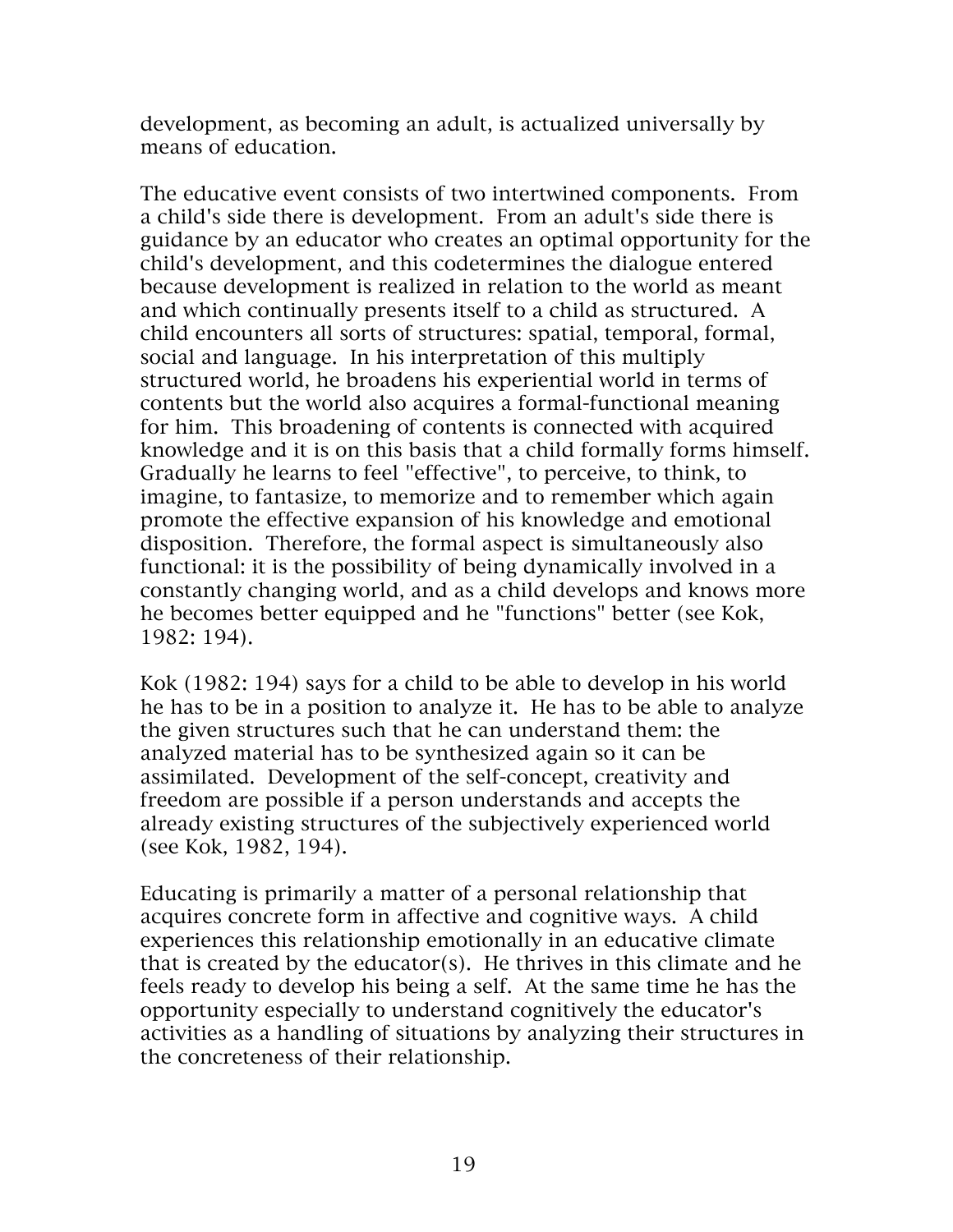By means of activities an educator and child stand with each other in an educative relationship by which the adult's own way of being adult is presented by his personal manifestation and a climate is created that can promote or dampen a child's personal actualization. However, a child himself also contributes to this climate and to handling the situation. Thus, this is a functional event that, in particular, refers to the effect of both adult and child dealing with the latter's giving affective, cognitive and normative meanings and after which it also is referred to as educative functionality. The functionality of the educative activities is in their effect on the meanings they have for the educator and the child while they are engaged in them but then especially in the precipitation of these momentary meanings into the child's possessed experience which co-defines his personality structure and give form to, initiates and supports his behaviors.

When a child is guided to personality change (development), and indeed in terms of particular meanings or contents as conversational aids, this means a total personal involvement of the participants with each other and with the contents. Also, the educative relationship can only be meaningful if there is a clearly indicated and overarching educational aim--also a manifestation of an anticipated personality by the child. Thus, a child's personality development includes an elevation in meaning because of its cumulative nature. Original affective, cognitive and normative meanings always influence subsequent meanings (Van Niekerk, 1981).

In each educative situation all of its structures are implemented and they always appear as intertwined with and never separate from each other. However, there are no educative events or moments of personal actualization during which the essentials of educating and the essentials of a person are not equally actualized even though each occurrence of educating is unique during which the adult and child participate in it in particular ways and act in personal ways.

Actualizing educative essentials is qualified as the "dynamics of educating" which, as such, refers to the interaction between a child's and an educator's personal actualization, which also includes their physical environment. It has to be stressed that all educative essentials (thus, also a child's personal essentials) in a particular educative (personality developmental) situation are going to be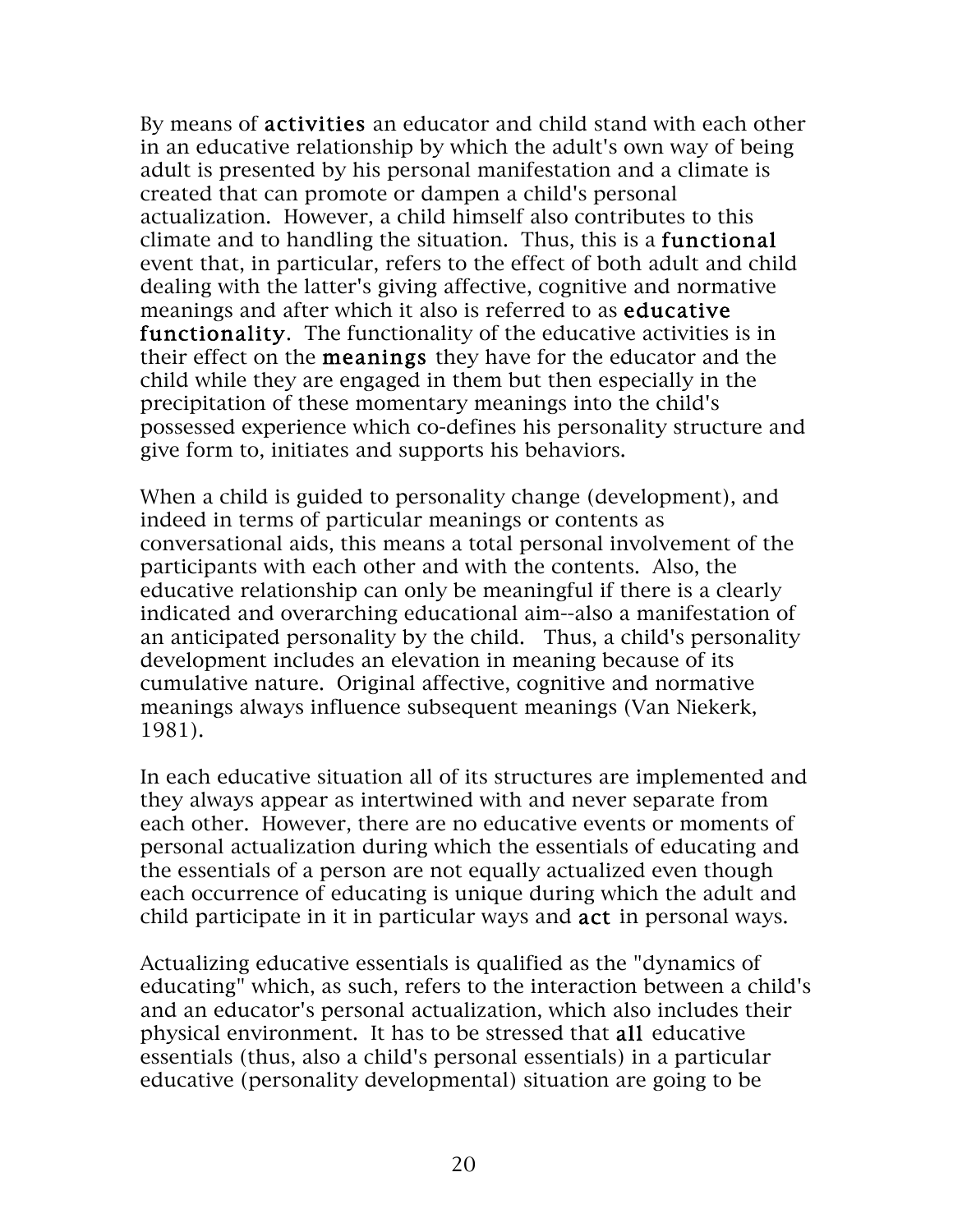implemented and their actualization, inter-relations and qualities are of decisive importance for a child's development.

The educator's feelings, thoughts and hierarchy of values, as embodied in his guiding activities, directly influence a child's momentary personal actualization and touch him especially emotionally and often not as the educator had intended.

The effect of educating on a child's emotionality is obvious. The affective and with this the entire emotional life is of such fundamental importance for his sense of security and his exploration of the world that it has to be given an important place in developmental psychology and in psychological pedagogics (see Nel, 1968: 52). Thus, the effect of educative actions can be "read" in the affective, cognitive and normative meanings of a child as they influence his behaviors.

From the above, the complexity of the phenomenon of educating and a child's personality development are very clear. This complexity has obliged researchers to study the educative reality from different points of view. This has gradually resulted in establishing a number of pedagogic [part-] perspectives each of which discloses and categorically describes a particular slice of the reality of educating.

In general, pedagogics is viewed as the science or the theory of educating [teaching-learning] which is the result of continually reflecting on and analyzing the educative reality that encompasses the development of a child. It is a system of knowing that is not derived from other sciences such as biology, psychology, sociology (Nel, 1968: 42).

"For pedagogics the terrain of research is the phenomenon of educating. The pedagogic deals with a universal experiential fact between persons, namely that there is such an event as educating. For the pedagogician this involves describing and grounding the educative phenomenon, or better, the educative event as it shows itself or as it appears in an educative situation" (Van Rensburg and Landman [in Afrikaans], 1984, 179).

However, this system of knowing was built up by distinguishable [part-] perspectives such as fundamental pedagogics, didactic pedagogics, psychopedagogics, comparative and historical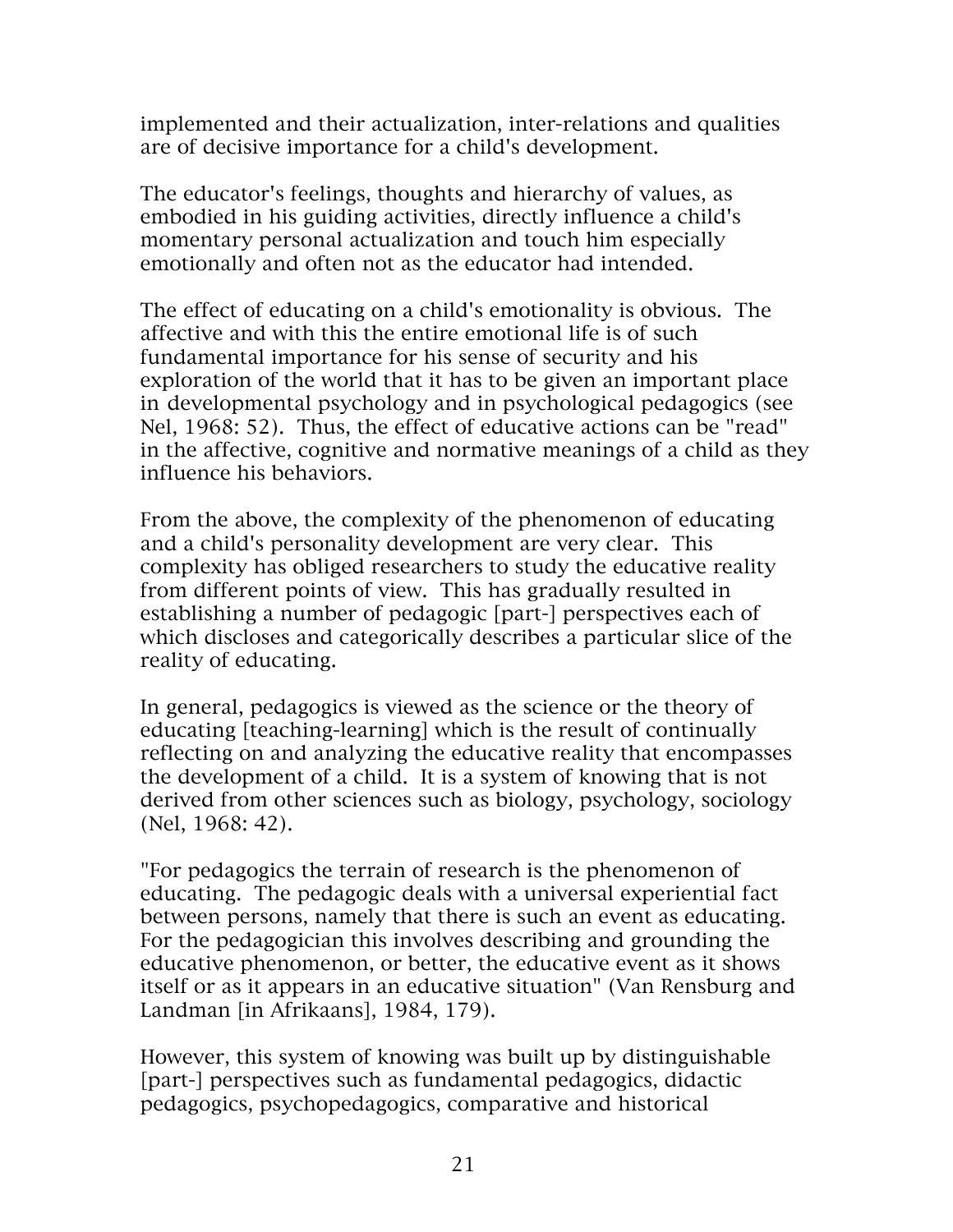pedagogics, sociopedagogics, orthopedagogics and others. The right for these various perspectives to exist has without any doubt already been corroborated as scientific (see Langeveld, 1952; Oberholzer, 1968; Landman and Roos, 1973; Van der Stoep, 1968; Sonnekus, 1970, 1973; Van Niekerk, 1980; Van Rensburg and Landman, 1984: 134-135) and their macrostructural descriptions of educating leave no doubt with anyone who understands the essentials of scientific practice knows what the essential constituents of educating are. Indeed, this is in contrast to psychology that has not yet described its terrain categorically and, therefore, in all of its activities it is not involved with studying persons [as persons].

From a macrostructural approach to a developing child as situated educatively, educationists have brought great clarity in terms of relationship, sequence, aim and activity structures especially in recent decades (see Langeveld, 1952; Perquin, 1962, Landman and Roos, 1973; Van Rensburg and Landman, 1984: 136, 138, 145).

In addition, the ground structure of a child's personal actualization also is described comprehensively from a combined educational and psychological perspective where the accent is not always equal.

## 4. A DIVERSITY OF ACCENTS

It is not the aim here to extensively discuss the various educationally and psychologically oriented perspectives on a child's development and there is only brief reference to a few.

For Nel (1968: 20) this amounts to a psychology that springs from the pedagogic situation and he refers to this as "psychological pedagogics". He says there is no question that an educator in an educative situation necessarily is confronted with psychological phenomena but that this does not have to do with psychology, as such, and also not with a psychology that is "applied" to educating a child, but to those moments that spring from the educative situation. This has to do with psychological knowledge in order to know how to act with the aim of a child's future development (Nel, 1968) and, therefore, this involves a psychology of becoming, developmental psychology or child psychology. Thus, this has to do with a child's personal becoming, with the continual broadening of his possessed meanings. The intentionalities or ways of going out to the world are looked at (e.g., the affective and cognitive ways of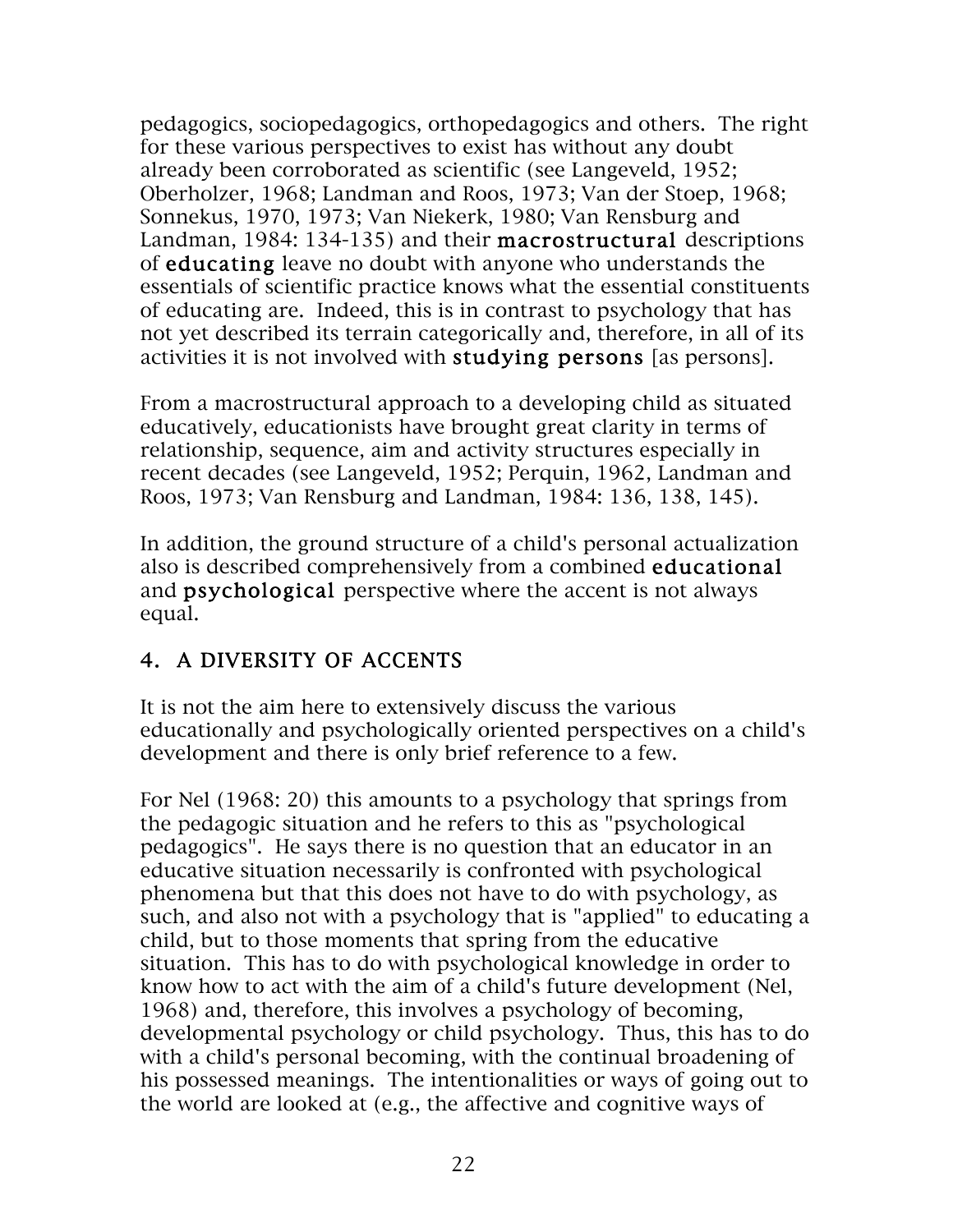being) and his perceptions, thoughts, intelligence and more are considered, also as intentionalities. In addition, these are related to his level of becoming and the degree of educating he receives. Thus, included in psychological pedagogics is the study of these distinguishable but inseparable intentionalities as they appear longitudinally, i.e., from birth through adolescence and into adulthood.

The following are examples of contemporary educationally oriented disciplines that all concentrate on understanding a child's personality development as an area of study: Pedagogic psychology, psychological pedagogics, empirical education, psychopedagogics and developmental (becoming) psychology. The main themes addressed in textbooks include the following, for example (Sonnekus and Ferreira, 1979): psychopedagogics as a science; child learning; child becoming; a child's actualizing his psychic life on the way to adulthood; the lesson practice; actualizing the psychic life of a child from a philosophy of life perspective; the teacher. The "psychological" figures continually with respect to a child's person structure with reference to the affective, cognitive and normative meanings he attributes to things under the guidance of his educators.

In addition, there is didactic pedagogics that focuses on a child's development with respect to the school. Its aim is to answer a teacher's questions about how to deal with a child's learning, how to optimally motivate him and how to help each individual child develop (Sprinthall and Sprinthall, 1984: 14).

Didactic pedagogics also has to provide a basis for the teacher to implement what Van Gelder (1964: 46) calls the three axioms for drawing up didactic principles, namely:

\* the principle of forming (aimed at a child's harmonious development);

\* the principle of development (aimed at developing a child's personal abilities); and

\* the principle of activity (making the didactic activities serviceable for:

\* forming learning situations;

\* ordering the learning material; and

\* guiding the learning event of each individual child).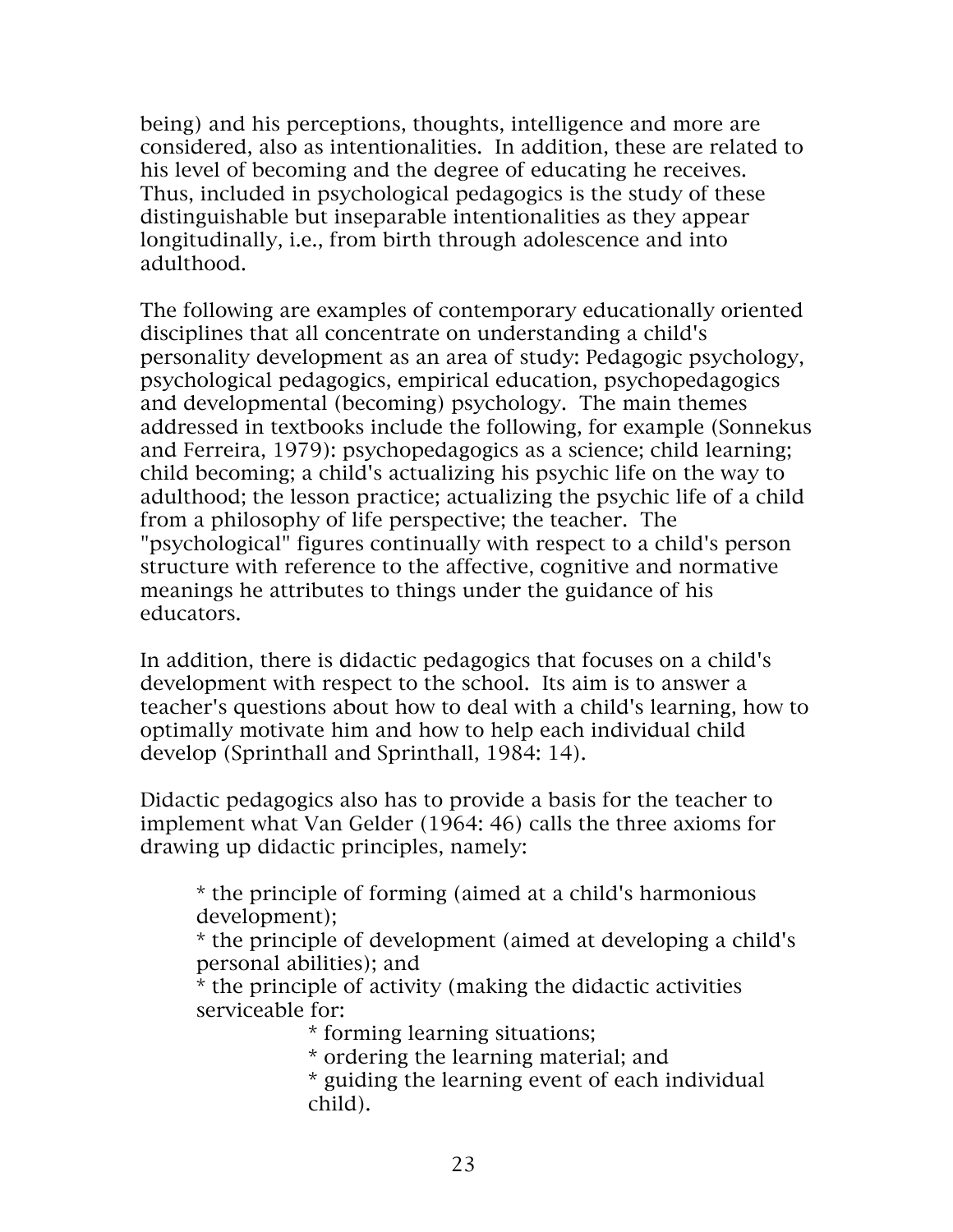The emphasis is on specific moments of personal development that arise in the school situation such as language development, school readiness, beginning reading, language teaching, and actualizing intelligence.

In addition, there is social psychology and sociopedagogics that are concerned with a child's development in relation to his groups, family, school and society.

Nowadays it clearly is generally accepted that the earlier distinction between the role of heredity and environment is of limited significance; a child's development has to be considered as a totality which includes the interaction between heredity and a child's educative situatedness as well as the duration within which the dynamics of educating occur.

Psychopedagogics aims at providing the fundamental insights about a child's developing and learning and proposes how to incorporate these insights in terms of the dynamics of teaching in the framework of the home and the school with the aim of optimal learning and development so that the child and parent or teacher are real partners in the events of teaching and educating.

The following is an overview regarding the significance of educational-psychological insights regarding a child's development.

#### \* The significance of educational-psychological insights regarding a child's development

The daily behaviors of children provide sufficient indication that various aspects of their development have to be simultaneously taken into account. For example, personality development is closely correlated with cognitive and physical development but the interaction among them and the dynamics of educating always have to be of greater importance than studying each separately. There has to be thorough acquaintance with research findings in this regard, although the separate components of the dynamics of educating should also be represented. However, these results have to continually be reinterpreted within the context of these dynamics. Because a child's personal development involves continual change, it is necessary to always acquire more clarity regarding the essentials of personality as it manifests itself during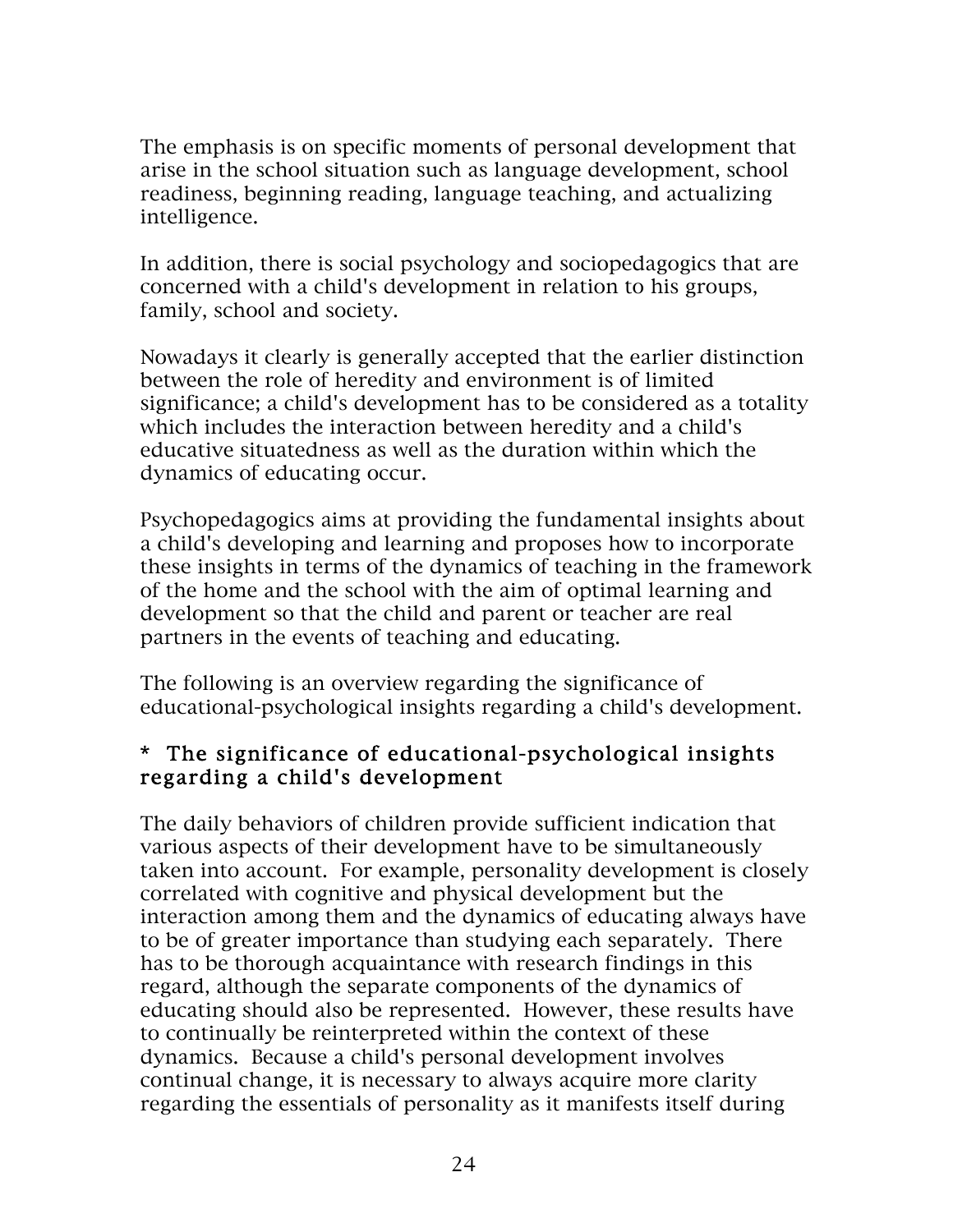the various phases of development. In this regard, there are a variety of theories about a child's affective, cognitive and normative development (see Piaget, 1948, 1963, 1966, 1970; Piaget and Inhelder, 1964; Erikson, 1959, 1963; Bloom, 1964; Nel, 1968; Scott, 1968; Kohlberg, 1969, 1975; Kagan et al., 1970; Jones et al., 1971; Fishbein, 1984).

#### \* Synthesis



#### 5. REFERENCES